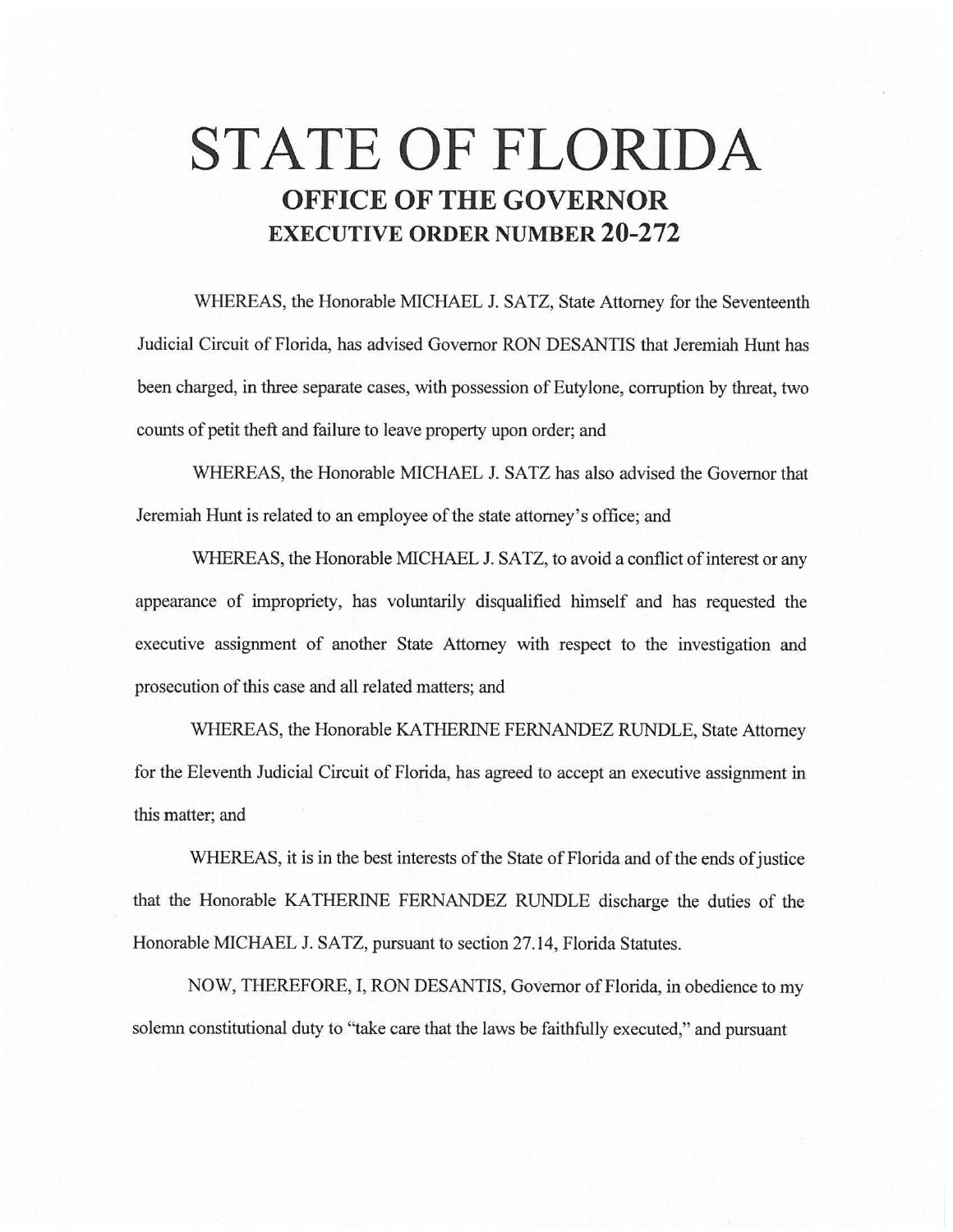to the Constitution and laws of the State of Florida, issue the following Executive Order, effective immediately:

#### Section 1.

The Honorable KATHERINE FERNANDEZ RUNDLE, State Attorney for the Eleventh Judicial Circuit of Florida, referred to as the "Assigned State Attorney," is assigned to discharge the duties of the Honorable MICHAEL J. SATZ, State Attorney for the Seventeenth Judicial Circuit of Florida, as they relate to the investigation, prosecution, and all matters related to Jeremiah Hunt.

## Section 2.

The Assigned State Attorney or one or more Assistant State Attorneys and Investigators, who have been designated by the Assigned State Attorney, shall proceed immediately to the Seventeenth Judicial Circuit of Florida, and are vested with the authority to perform the duties prescribed herein.

## Section 3.

All residents of the Seventeenth Judicial Circuit are requested, and all public officials are directed, to cooperate and render whatever assistance is necessary to the Assigned State Attorney, so that justice may be served.

#### Section 4.

The period of this Executive Assignment shall be for one (1) year, to and including October 23, 2021.